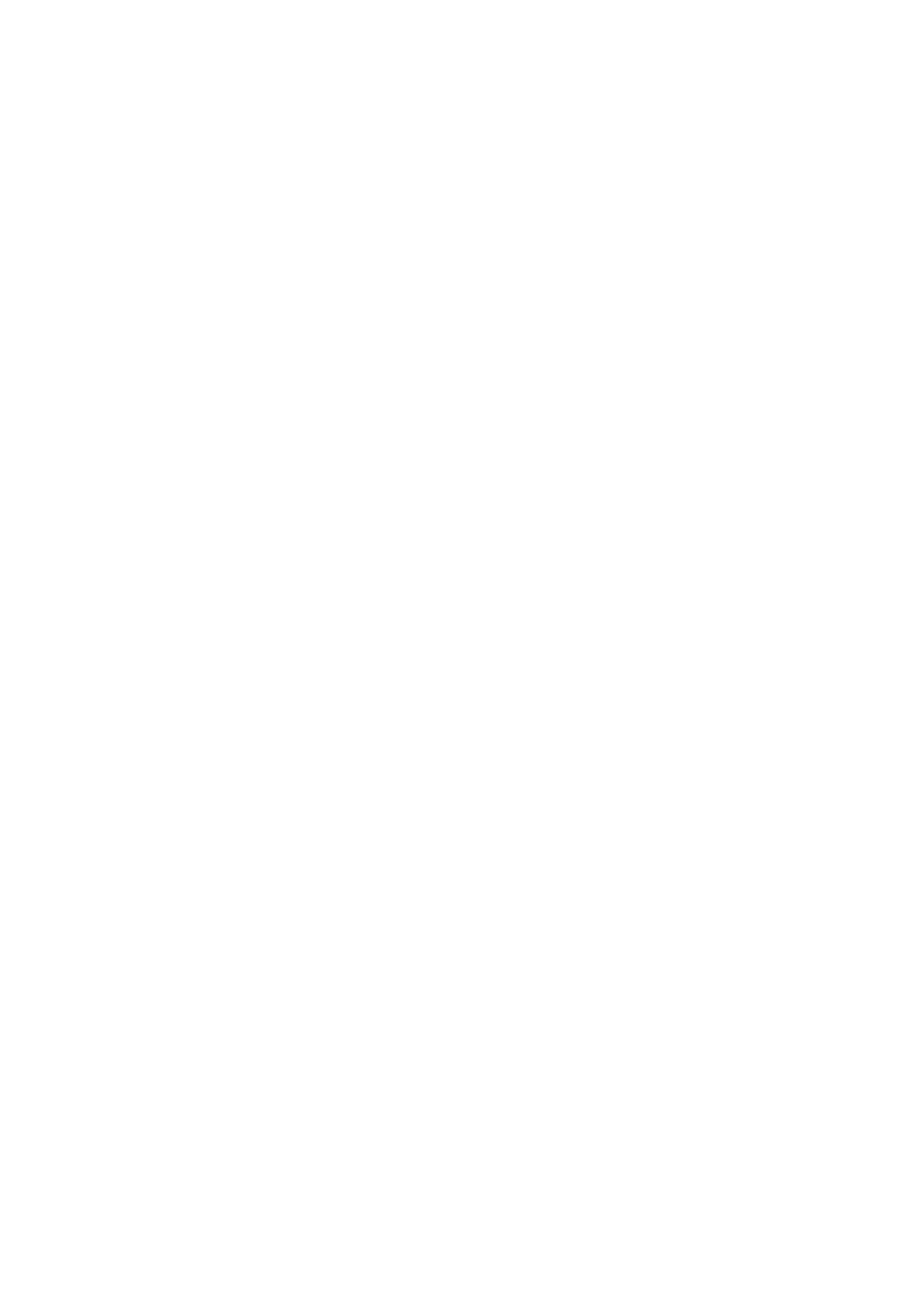**INDOAVIS INTRODUCTION 24 Mar 2022 INT-ACB 2022**

## **CHARTS BULLETIN**

Indoavis Aeronautical Chart Bulletins The purpose of this bulletin is to provide major changes in aeronautical information that have occurred since the last publication date of each Sectional Aeronautical, VFR Terminal Area, and Operational navigation Chart listed. The general policy is to include only those changes to controlled airspace and special use airspace that present a hazardous condition or impose a restriction on the pilot, and major changes to airports and radio navigational facilities, thereby providing the VFR pilot with the essential data necessary to update and maintain chart currency. The data is grouped by type and then by effective date. When a new edition of the Aeronautical Chart is published, the corrective tabulation will be removed from this bulletin. Inasmuch as this Bulletin provides major changes only. For current operation data please check the AIP document

**OPERATION NAVIGATION CHART**

|                       |                                                                         |                                                                         | <b>ONC-01</b><br>Publish Cycle 2022-01/030 <sup>th</sup> Edition<br><b>Effective 24 Mar 2022 to 16 Jun 2022</b>                                                                                                                                                    |
|-----------------------|-------------------------------------------------------------------------|-------------------------------------------------------------------------|--------------------------------------------------------------------------------------------------------------------------------------------------------------------------------------------------------------------------------------------------------------------|
| <b>ITEM</b>           | DAT PUB                                                                 | <b>DAT EFF</b>                                                          | <b>DAT REMARK</b>                                                                                                                                                                                                                                                  |
| <b>OBSTRUCTIONS</b>   | 25 Feb 2022                                                             | 24 Mar 2022                                                             | No Major Changes                                                                                                                                                                                                                                                   |
| <b>AIRPORTS</b>       | 13 Jan 2022<br>13 Jan 2022<br>10 Feb 2022                               | 24 Feb 2022<br>24 Feb 2022<br>24 Mar 2022                               | WIMS - AD Flevation / AMDT 114<br>WIMS - Runway Dimension / AMDT 114<br>WIBL - Runway Dimension / AMDT 115                                                                                                                                                         |
| <b>NAVAIDS</b>        | 13 Jan 2022<br>10 Feb 2022<br>10 Feb 2022                               | 24 Feb 2022<br>24 Mar 2022<br>24 Mar 2022                               | WIMS - NDB to VOR/DME / AMDT 114<br>WIMN - Completely withdrawn Non-directional radio beacon / AMDT 115<br>WIME - Completely withdrawn Non-directional radio beacon / AMDT 115                                                                                     |
| <b>COMMUNICATIONS</b> | 25 Feb 2022                                                             | 24 Mar 2022                                                             | No Major Changes                                                                                                                                                                                                                                                   |
| <b>AIRSPACE</b>       | 24 Feb 2022<br>03 Mar 2022<br>03 Mar 2022<br>03 Mar 2022<br>03 Mar 2022 | 24 Feb 2022<br>03 Mar 2022<br>03 Mar 2022<br>03 Mar 2022<br>03 Mar 2022 | LANGKAWI CTR - Operational hours / AMDT 01/2022<br>KUALA LUMPUR FIR - Communication / AMDT 01/2021.<br>KUALA LUMPUR TMA - Communication / AMDT 01/2021.<br>IPOH CTR - Operational Hours / AMDT 01/2021.<br>KUALA LUMPUR CTR - Change to SUBANG CTR / AMDT 01/2021. |
| <b>MISCELLANEOUS</b>  | 25 Feb 2022                                                             | 24 Mar 2022                                                             | No Major Changes                                                                                                                                                                                                                                                   |
| FORMAT / STYLE        | 25 Feb 2022                                                             | 24 Mar 2022                                                             | No Major Changes                                                                                                                                                                                                                                                   |

**ONC-02** 

|                       |             |             | Publish Cycle 2022-01/031 <sup>st</sup> Edition<br><b>Effective 24 Mar 2022 to 16 Jun 2022</b> |
|-----------------------|-------------|-------------|------------------------------------------------------------------------------------------------|
| <b>ITEM</b>           | DAT PUB     | DAT EFF     | <b>DAT_REMARK</b>                                                                              |
| <b>OBSTRUCTIONS</b>   | 25 Feb 2022 | 24 Mar 2022 | No Major Changes                                                                               |
| <b>AIRPORTS</b>       | 25 Feb 2022 | 24 Mar 2022 | No Major Changes                                                                               |
| <b>NAVAIDS</b>        | 25 Feb 2022 | 24 Mar 2022 | No Major Changes                                                                               |
| <b>COMMUNICATIONS</b> | 25 Feb 2022 | 24 Mar 2022 | No Major Changes                                                                               |
| <b>AIRSPACE</b>       | 02 Dec 2021 | 27 Jan 2022 | SULTAN MAHMUD BADARUDDIN II ATZ - Deactivation / AMDT 112                                      |
|                       | 02 Dec 2021 | 27 Jan 2022 | PALEMBANG CTR - Lateral limit. Vertical limit. Call sign. and Communication / AMDT 112         |
|                       | 02 Dec 2021 | 27 Jan 2022 | TANJUNG PANDAN CTR - Call sign and Communication / AMDT 112                                    |
|                       | 02 Dec 2021 | 27 Jan 2022 | FATMAWATI ATZ - Deactivation / AMDT 112                                                        |
|                       | 02 Dec 2021 | 27 Jan 2022 | BENGKULU CTR - Lateral limit. Vertical limit. Call sign and Communication / AMDT 112           |
|                       | 02 Dec 2021 | 27 Jan 2022 | SULTAN THAHA ATZ - Deactivation / AMDT 112                                                     |
|                       | 02 Dec 2021 | 27 Jan 2022 | JAMBI CTR - Lateral limit. Vertical limit. Call sign and Communication / AMDT 112              |
|                       | 02 Dec 2021 | 27 Jan 2022 | PALEMBANG TMA - Vertical and Lateral limit / AMDT 112                                          |
| <b>MISCELLANEOUS</b>  | 25 Feb 2022 | 24 Mar 2022 | No Major Changes                                                                               |
| FORMAT / STYLE        | 25 Feb 2022 | 24 Mar 2022 | No Major Changes                                                                               |
|                       |             |             |                                                                                                |

|              |                | ONC-03<br>Publish Cycle 2022-01/031 <sup>st</sup> Edition<br><b>Effective 24 Mar 2022 to 16 Jun 2022</b> |                   |
|--------------|----------------|----------------------------------------------------------------------------------------------------------|-------------------|
| ITEM         | <b>DAT PUB</b> | DAT EFF                                                                                                  | <b>DAT REMARK</b> |
| OBSTRUCTIONS | 25 Feb 2022    | 24 Mar 2022                                                                                              | No Major Changes  |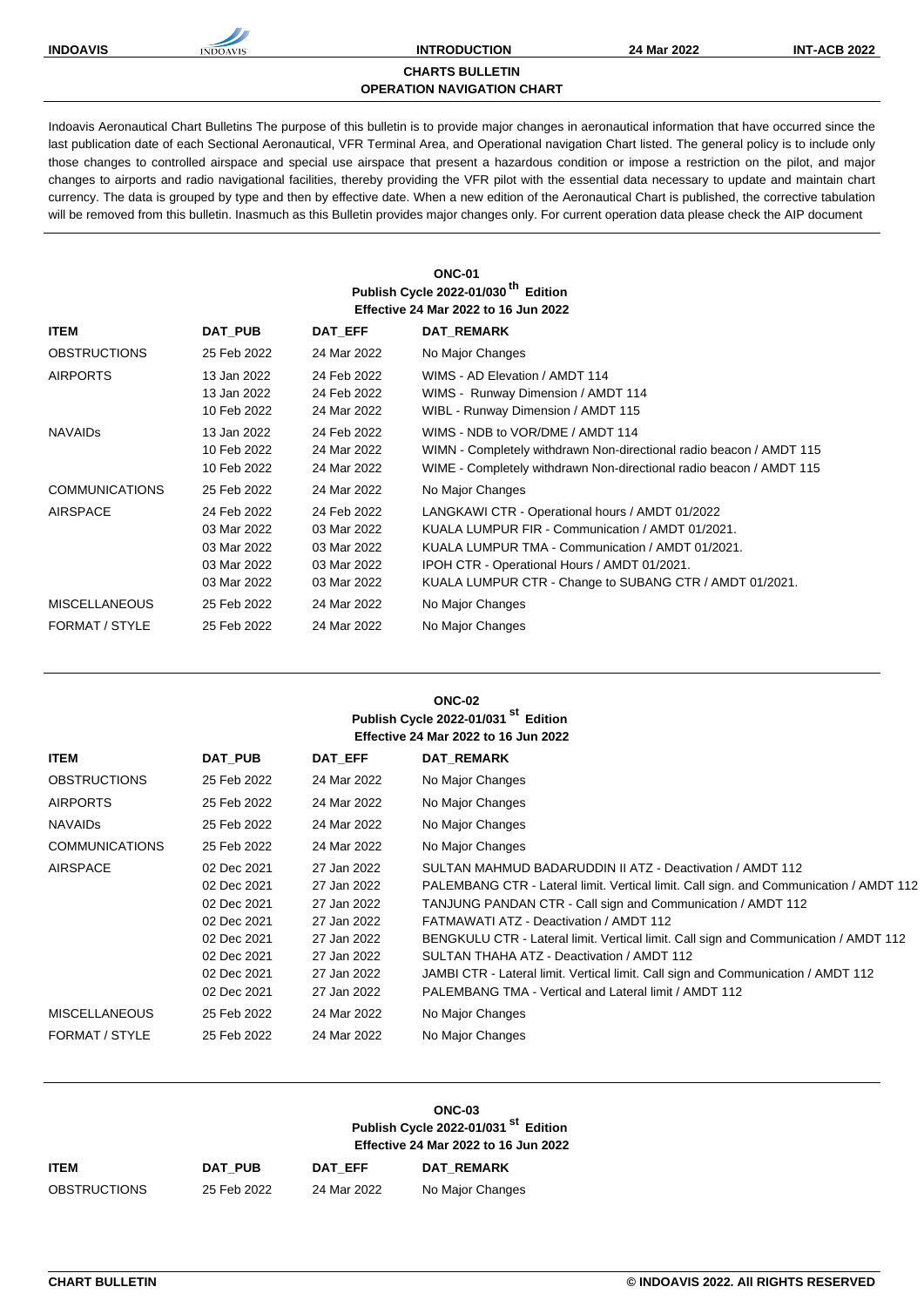| <b>INDOAVIS</b>       | <b>INDOAVIS</b> | <b>INTRODUCTION</b> |                                                             | 24 Mar 2022                                          | <b>INT-ACB 2022</b> |
|-----------------------|-----------------|---------------------|-------------------------------------------------------------|------------------------------------------------------|---------------------|
|                       |                 |                     | <b>CHARTS BULLETIN</b><br><b>OPERATION NAVIGATION CHART</b> |                                                      |                     |
| <b>AIRPORTS</b>       | 25 Feb 2022     | 24 Mar 2022         | No Major Changes                                            |                                                      |                     |
| <b>NAVAIDS</b>        | 03 Mar 2022     | 03 Mar 2022         | WBGR - Change MIRI VMI to VMY / AMDT 01/2021.               |                                                      |                     |
| <b>COMMUNICATIONS</b> | 03 Mar 2022     | 03 Mar 2022         |                                                             | WBGJ - Aerodrome control tower (TWR) / AMDT 01/2021. |                     |
| AIRSPACE              | 03 Mar 2022     | 03 Mar 2022         | LIMBANG CTR - Communication / AMDT 01/2021.                 |                                                      |                     |
| <b>MISCELLANEOUS</b>  | 25 Feb 2022     | 24 Mar 2022         | No Major Changes                                            |                                                      |                     |
| FORMAT / STYLE        | 25 Feb 2022     | 24 Mar 2022         | No Major Changes                                            |                                                      |                     |

## **ONC-04 Publish Cycle 2022-01/030 th Edition Effective 24 Mar 2022 to 16 Jun 2022**

| <b>ITEM</b>           | <b>DAT PUB</b> | DAT EFF     | <b>DAT REMARK</b>                                           |
|-----------------------|----------------|-------------|-------------------------------------------------------------|
| <b>OBSTRUCTIONS</b>   | 25 Feb 2022    | 24 Mar 2022 | No Major Changes                                            |
| <b>AIRPORTS</b>       | 25 Feb 2022    | 24 Mar 2022 | No Major Changes                                            |
| <b>NAVAIDS</b>        | 25 Feb 2022    | 24 Mar 2022 | No Major Changes                                            |
| <b>COMMUNICATIONS</b> | 25 Feb 2022    | 24 Mar 2022 | No Major Changes                                            |
| <b>AIRSPACE</b>       | 02 Dec 2021    | 27 Jan 2022 | TANJUNG PANDAN CTR - Call sign and Communication / AMDT 112 |
| <b>MISCELLANEOUS</b>  | 25 Feb 2022    | 24 Mar 2022 | No Major Changes                                            |
| FORMAT / STYLE        | 25 Feb 2022    | 24 Mar 2022 | No Major Changes                                            |

# **ONC-05 Publish Cycle 2022-01/030 th Edition Effective 24 Mar 2022 to 16 Jun 2022**

| <b>ITEM</b>           | <b>DAT PUB</b> | <b>DAT EFF</b> | <b>DAT REMARK</b>     |
|-----------------------|----------------|----------------|-----------------------|
| <b>OBSTRUCTIONS</b>   | 25 Feb 2022    | 24 Mar 2022    | No Major Changes      |
| <b>AIRPORTS</b>       | 25 Feb 2022    | 24 Mar 2022    | No Major Changes      |
| <b>NAVAIDS</b>        | 25 Feb 2022    | 24 Mar 2022    | No Major Changes      |
| <b>COMMUNICATIONS</b> | 25 Feb 2022    | 24 Mar 2022    | No Major Changes      |
| <b>AIRSPACE</b>       | 25 Feb 2022    | 24 Mar 2022    | No Major Changes      |
| <b>MISCELLANEOUS</b>  | 25 Feb 2022    | 24 Mar 2022    | No Major Changes      |
| FORMAT / STYLE        | 25 Feb 2022    | 24 Mar 2022    | <b>Effective Date</b> |

# **ONC-06 Publish Cycle 2022-01/032nd Edition Effective 24 Mar 2022 to 16 Jun 2022**

| <b>ITEM</b>           | <b>DAT PUB</b> | DAT EFF     | <b>DAT REMARK</b>                                             |
|-----------------------|----------------|-------------|---------------------------------------------------------------|
| <b>OBSTRUCTIONS</b>   | 25 Feb 2022    | 24 Mar 2022 | No Major Changes                                              |
| <b>AIRPORTS</b>       | 13 Jan 2022    | 24 Feb 2022 | WAFB - AD Elevation / AMDT 114                                |
|                       | 13 Jan 2022    | 24 Feb 2022 | WAFB - Runway Dimension / AMDT 114                            |
|                       | 13 Jan 2022    | 24 Feb 2022 | WAWD - AD Elevation / AMDT 114                                |
|                       | 10 Feb 2022    | 24 Mar 2022 | WAWH - AD Elevation / AMDT 115                                |
| <b>NAVAIDS</b>        | 25 Feb 2022    | 24 Mar 2022 | No Major Changes                                              |
| <b>COMMUNICATIONS</b> | 10 Feb 2022    | 24 Mar 2022 | WAFD - Aerodrome flight information service (AFIS) / AMDT 115 |
| <b>AIRSPACE</b>       | 25 Feb 2022    | 24 Mar 2022 | No Major Changes                                              |
| <b>MISCELLANEOUS</b>  | 25 Feb 2022    | 24 Mar 2022 | No Major Changes                                              |
| FORMAT / STYLE        | 25 Feb 2022    | 24 Mar 2022 | No Major Changes                                              |
|                       |                |             |                                                               |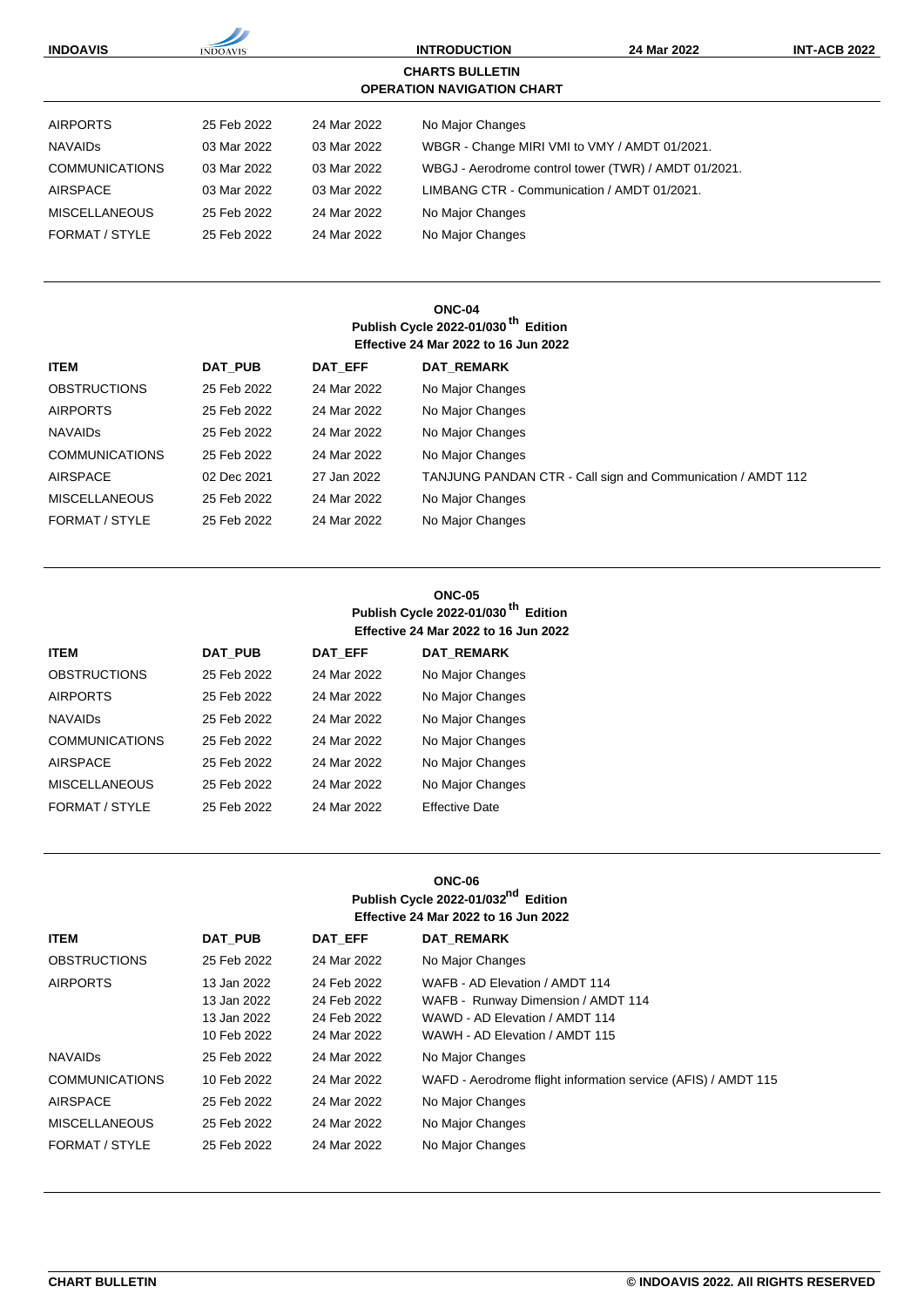**INDOAVIS INTRODUCTION 24 Mar 2022 INT-ACB 2022**

#### **CHARTS BULLETIN OPERATION NAVIGATION CHART**

## **ONC-07 Publish Cycle 2022-01/027 th Edition Effective 24 Mar 2022 to 16 Jun 2022**

| <b>ITEM</b>           | <b>DAT PUB</b> | <b>DAT EFF</b> | <b>DAT REMARK</b>                                                  |
|-----------------------|----------------|----------------|--------------------------------------------------------------------|
| <b>OBSTRUCTIONS</b>   | 25 Feb 2022    | 24 Mar 2022    | No Major Changes                                                   |
| <b>AIRPORTS</b>       | 13 Jan 2022    | 24 Feb 2022    | WAPC - AD Elevation / AMDT 61                                      |
| <b>NAVAIDS</b>        | 16 Dec 2021    | 27 Jan 2022    | WAPC - Completely withdrawn Non-directional radio beacon / AMDT 60 |
|                       | 16 Dec 2021    | 27 Jan 2022    | WAPA - Completely withdrawn Non-directional radio beacon / AMDT 60 |
|                       | 10 Feb 2022    | 24 Mar 2022    | WAEK - Unserviceability of VOR/DME / SUPP 03/22                    |
| <b>COMMUNICATIONS</b> | 16 Dec 2021    | 27 Jan 2022    | WAPU - Aerodrome flight information service (AFIS) / AMDT 60       |
| AIRSPACE              | 25 Feb 2022    | 24 Mar 2022    | No Major Changes                                                   |
| <b>MISCELLANEOUS</b>  | 25 Feb 2022    | 24 Mar 2022    | No Major Changes                                                   |
| FORMAT / STYLE        | 25 Feb 2022    | 24 Mar 2022    | No Major Changes                                                   |

## **ONC-08 Publish Cycle 2022-01/033rd Edition Effective 24 Mar 2022 to 16 Jun 2022**

| <b>ITEM</b>           | <b>DAT PUB</b>             | <b>DAT EFF</b>             | <b>DAT REMARK</b>                                                                                                                                |
|-----------------------|----------------------------|----------------------------|--------------------------------------------------------------------------------------------------------------------------------------------------|
| <b>OBSTRUCTIONS</b>   | 25 Feb 2022                | 24 Mar 2022                | No Major Changes                                                                                                                                 |
| <b>AIRPORTS</b>       | 13 Jan 2022<br>10 Feb 2022 | 24 Feb 2022<br>24 Mar 2022 | WAWD - AD Elevation / AMDT 114<br>WAWH - AD Elevation / AMDT 115                                                                                 |
| <b>NAVAIDS</b>        | 16 Dec 2021<br>13 Jan 2022 | 27 Jan 2022<br>24 Feb 2022 | WATQ - Completely withdrawn Non-directional radio beacon / AMDT 60<br>WATW - Unserviceability of Non-Directional Radio Beacon (NDB) / SUPP 01/22 |
| <b>COMMUNICATIONS</b> | 25 Feb 2022                | 24 Mar 2022                | No Major Changes                                                                                                                                 |
| AIRSPACE              | 25 Feb 2022                | 24 Mar 2022                | No Major Changes                                                                                                                                 |
| <b>MISCELLANEOUS</b>  | 25 Feb 2022                | 24 Mar 2022                | No Major Changes                                                                                                                                 |
| FORMAT / STYLE        | 25 Feb 2022                | 24 Mar 2022                | No Major Changes                                                                                                                                 |
|                       |                            |                            |                                                                                                                                                  |

#### **ONC-09 Publish Cycle 2022-01/029 th Edition Effective 24 Mar 2022 to 16 Jun 2022**

| <b>ITEM</b>           | <b>DAT PUB</b> | DAT EFF     | DAT REMARK                                                          |
|-----------------------|----------------|-------------|---------------------------------------------------------------------|
| <b>OBSTRUCTIONS</b>   | 25 Feb 2022    | 24 Mar 2022 | No Major Changes                                                    |
| <b>AIRPORTS</b>       | 16 Dec 2021    | 27 Jan 2022 | WAPS - AD Elevation / AMDT 113                                      |
|                       | 16 Dec 2021    | 27 Jan 2022 | WAPS - Runway Dimension / AMDT 113                                  |
|                       | 16 Dec 2021    | 27 Jan 2022 | WAPS - ARP Coordinate / AMDT 113                                    |
|                       | 16 Dec 2021    | 27 Jan 2022 | WASO - Airport Name / AMDT 60                                       |
|                       | 13 Jan 2022    | 24 Feb 2022 | WAPC - AD Elevation / AMDT 61                                       |
|                       | 10 Feb 2022    | 24 Mar 2022 | WASU - AD Elevation / AMDT 62                                       |
|                       | 10 Feb 2022    | 24 Mar 2022 | WASU - Runway Dimension / AMDT 62                                   |
| <b>NAVAIDS</b>        | 16 Dec 2021    | 27 Jan 2022 | WAPD - Completely withdrawn Non-directional radio beacon / AMDT 113 |
|                       | 16 Dec 2021    | 27 Jan 2022 | WAPC - Completely withdrawn Non-directional radio beacon / AMDT 60  |
| <b>COMMUNICATIONS</b> | 16 Dec 2021    | 27 Jan 2022 | WAPU - Aerodrome flight information service (AFIS) / AMDT 60        |
| <b>AIRSPACE</b>       | 25 Feb 2022    | 24 Mar 2022 | No Major Changes                                                    |
| <b>MISCELLANEOUS</b>  | 25 Feb 2022    | 24 Mar 2022 | No Major Changes                                                    |
| FORMAT / STYLE        | 25 Feb 2022    | 24 Mar 2022 | No Major Changes                                                    |

#### **ONC-10 Publish Cycle 2022-01/031 st Edition**